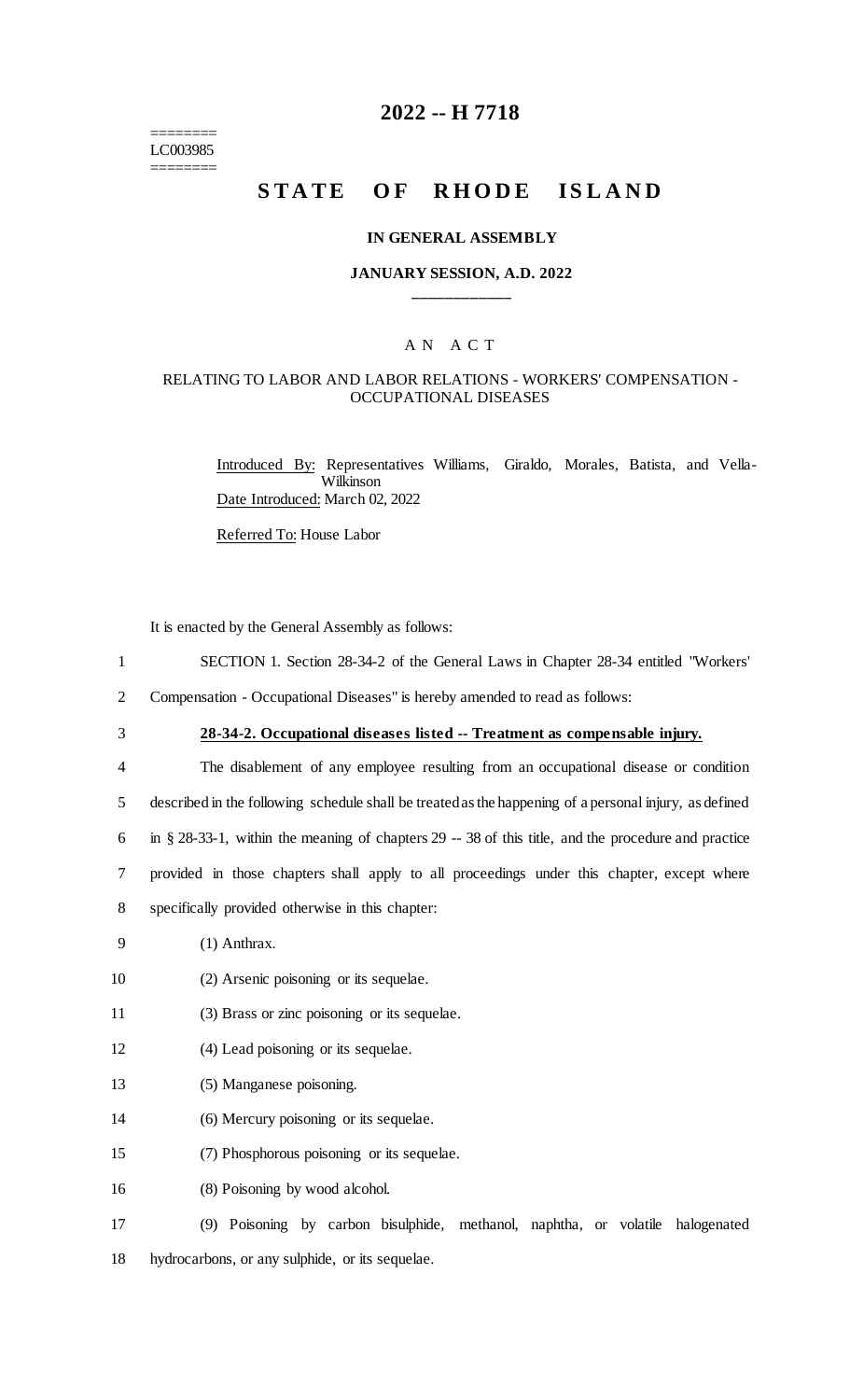| 1              | (10) Poisoning by benzol, or nitro-, hydro-, hydroz-, amido derivatives of benzol                   |
|----------------|-----------------------------------------------------------------------------------------------------|
| $\overline{2}$ | (dinitrobenzol, anilin, and others), or its sequelae.                                               |
| 3              | (11) Poisoning by carbon monoxide.                                                                  |
| 4              | (12) Poisoning by nitrous fumes or its sequelae.                                                    |
| 5              | (13) Poisoning by nickel carbonyl or its sequelae.                                                  |
| 6              | (14) Dope poisoning (poisoning by tetrachlormethane or any substance used as or in                  |
| 7              | conjunction with a solvent for acetate or cellulose or nitrocellulose or its sequelae).             |
| 8              | (15) Poisoning by formal dehyde and its preparations.                                               |
| 9              | (16) Chrome ulceration or its sequelae or chrome poisoning.                                         |
| 10             | (17) Epitheliomatous cancer or ulceration of the skin, or of the corneal surface of the eye,        |
| 11             | due to tar, pitch, bitumen, mineral oil, or paraffin or any compound, product, or residue of any of |
| 12             | these substances.                                                                                   |
| 13             | (18) Glanders.                                                                                      |
| 14             | (19) Compressed air illness or its sequelae.                                                        |
| 15             | (20) Miner's disease, including only cellulitis, bursitis, ankylostomiasis, tenosynovitis, and      |
| 16             | nystagmus.                                                                                          |
| 17             | (21) Cataract in glassworkers.                                                                      |
| 18             | (22) Radium poisoning or disability due to radioactive properties of substances or to               |
| 19             | Roentgen rays (X-rays).                                                                             |
| 20             | (23) Methyl chloride poisoning.                                                                     |
| 21             | (24) Poisoning by sulphuric, hydrochloric, or hydrofluoric acid.                                    |
| 22             | (25) Respiratory, gastrointestinal, or physiological nerve and eye disorders due to contact         |
| 23             | with petroleum products and their fumes.                                                            |
| 24             | (26) Disability arising from blisters or abrasions.                                                 |
| 25             | (27) Hernia, clearly recent in origin and resulting from a strain arising out of and in the         |
| 26             | course of employment and promptly reported to the employer.                                         |
| 27             | (28) Infection or inflammation of the skin or eyes or other external contact surfaces or oral       |
| 28             | or nasal cavities due to oils, cutting compounds, or lubricants, dusts, liquids, fumes, gases, or   |
| 29             | vapors.                                                                                             |
| 30             | (29) Dermatitis (venenata).                                                                         |
| 31             | (30) Disability arising from bursitis or synovitis.                                                 |
| 32             | (31) Disability arising from frostbite.                                                             |
| 33             | (32) Disability arising from silicosis or asbestosis.                                               |
| 34             | (33) Disability arising from any cause connected with or arising from the peculiar                  |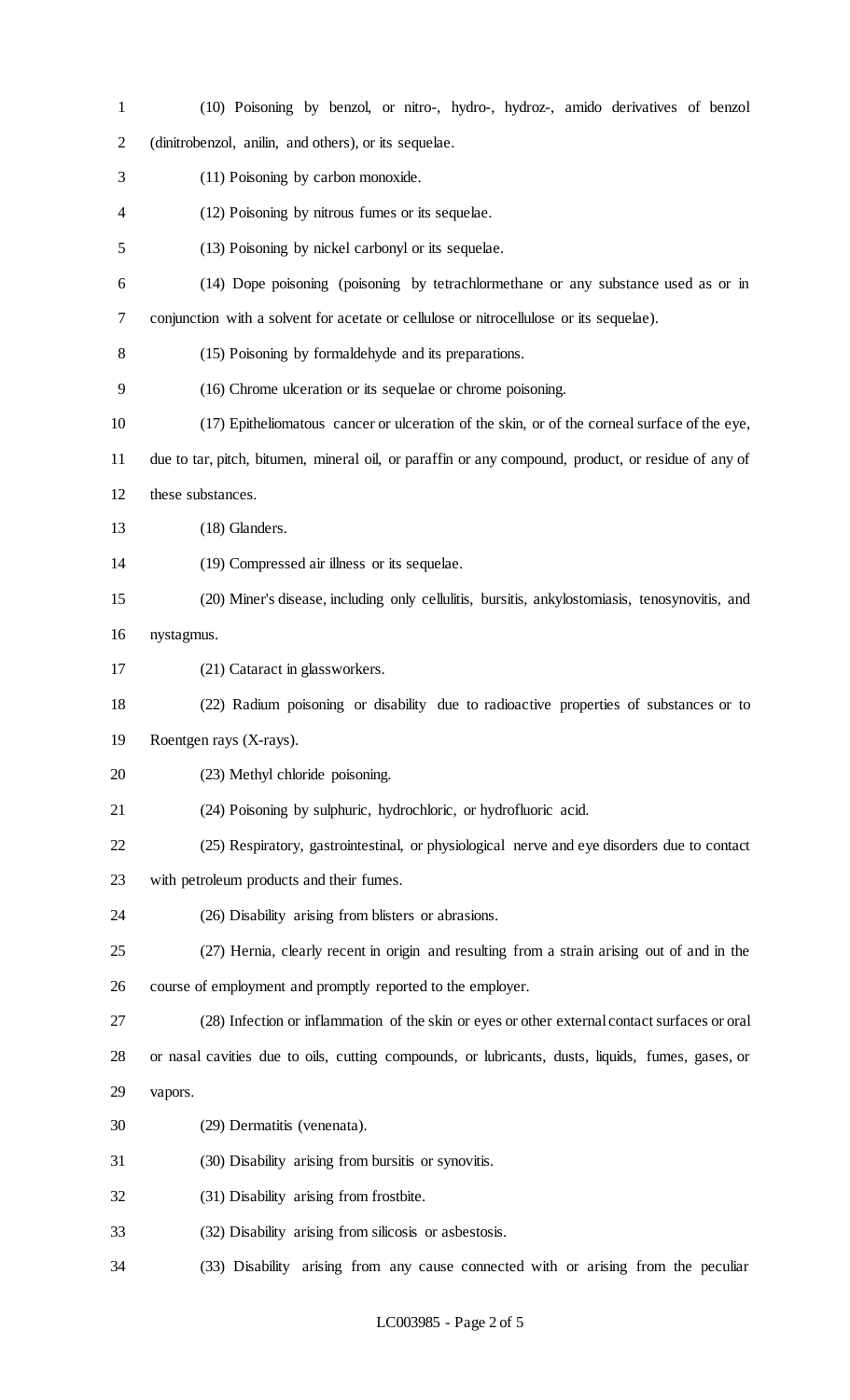$1$  characteristics of the employ-

| $\perp$        | characteristics of the employment.                                                                     |
|----------------|--------------------------------------------------------------------------------------------------------|
| $\overline{2}$ | (34) Disability arising from any cause connected with or arising from ionizing radiation.              |
| 3              | (35) Disability arising from pneumoconiosis caused by the inhalation of metallic minerals              |
| 4              | or mineral particles.                                                                                  |
| 5              | (36) The disablement of an employee resulting from mental injury caused or accompanied                 |
| 6              | by identifiable physical trauma or from a mental injury caused by emotional stress resulting from      |
| 7              | a situation of greater dimensions than the day-to-day emotional strain and tension which all           |
| 8              | employees encounter daily without serious mental injury shall be treated as an injury as defined in    |
| 9              | $$28-29-2(7).$                                                                                         |
| 10             | (37) Disability or quarantine resulting from COVID-19 or any other viral infection ("other             |
| 11             | viral infection") classified by an executive order issued during a declared state of emergency.        |
| 12             | (i) There shall be a rebuttable presumption, that COVID-19 or other viral infection during             |
| 13             | the declaration of a state of emergency by executive order due to COVID-19 or other viral infection,   |
| 14             | is a compensable occupational disease arising out of and in the course of an employee's                |
| 15             | employment, when any of the following requirements are satisfied:                                      |
| 16             | (A) The employee is:                                                                                   |
| 17             | (I) A licensed health care worker employed in a health care, congregate care, home care or             |
| 18             | long-term care setting, having direct or indirect contact with persons with COVID-19 or other viral    |
| 19             | infection; or                                                                                          |
| 20             | (II) A direct support professional employed in a health care, congregate care, home care or            |
| 21             | long-term care setting, having direct or indirect contact with persons with COVID-19 or other viral    |
| 22             | infection; or                                                                                          |
| 23             | (III) A public safety worker, including police officer, firefighter or correctional officer            |
| 24             | having direct or indirect contact with persons with COVID-19 or other viral infection; or              |
| 25             | (IV) An essential worker, defined as any employee whose employment is necessary for the                |
| 26             | continued health and safety of the community, including, but not limited to, grocery or                |
| 27             | transportation workers, having direct or indirect contact with persons with COVID-19 or other viral    |
| 28             | infection; or                                                                                          |
| 29             | (V) Any other class of employees designated by an executive order of the governor issued               |
| 30             | during a declared state of emergency, to be covered pursuant to $\S 28-34-2(37)(i)$ .                  |
| 31             | (B) The employee's contraction of COVID-19 or other viral infection must be confirmed                  |
| 32             | by a positive laboratory test or, if a test was not available for the employee, as diagnosed, based on |
|                |                                                                                                        |

- 33 the employee's symptoms, by a licensed physician, licensed physician's assistant or licensed
- 34 advanced practice registered nurse (APRN).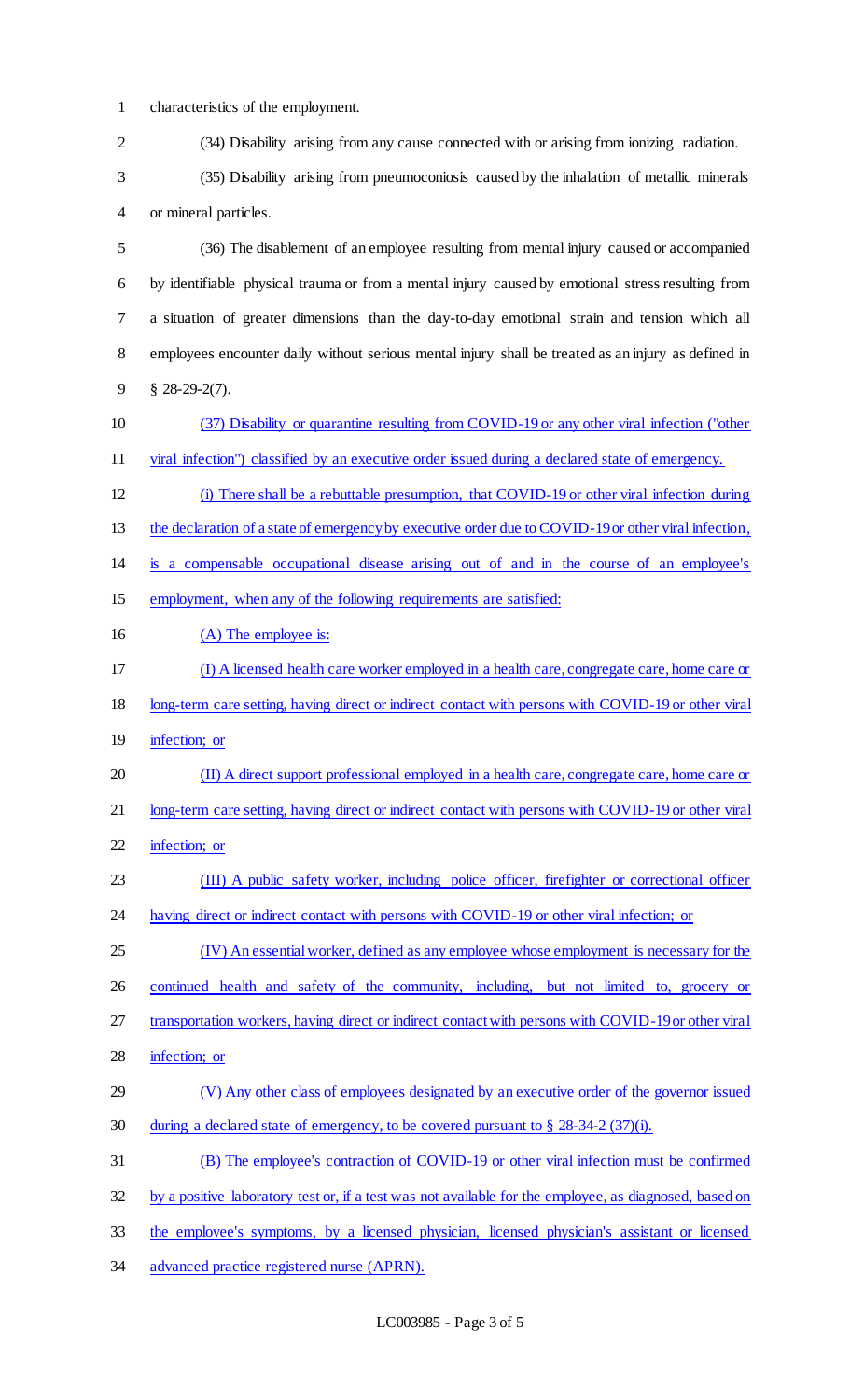- (C) A copy of the positive test or documentation of the diagnosis must be provided to the
- employer or the employer's workers' compensation insurer.
- (D) The employer or insurer shall only rebut the presumption that the employee's
- 4 contraction of COVID-19 or other viral infection is an occupational disease, by establishing by a
- preponderance of the evidence, that the disease was caused by non-employment-connected risk
- factors or non-employment-connected exposure.
- (ii) The date of injury for an employee, who has contracted COVID-19 or other viral
- infection, is the date the employee was unable to work due to contraction of or quarantine due to
- COVID-19 or other viral infection or was unable to work due to symptoms that were later diagnosed
- as COVID-19 or other viral infection, whichever occurred first.
- 11 (iii) An employee who has contracted COVID-19 or other viral infection, but, who does
- not meet any of the requirements of § 28-34-2(37)(i), is not prohibited from claiming an
- occupational disease, as provided in this chapter or from claiming a workers' compensation injury;
- provided, however, the burden shall be on the employee to establish, to a reasonable degree of
- 15 medical certainty, that it was more probable than not that the COVID-19 or other viral infection
- occurred as a result of workplace exposure.
- SECTION 2. This act shall take effect upon passage.

#### ======== LC003985 ========